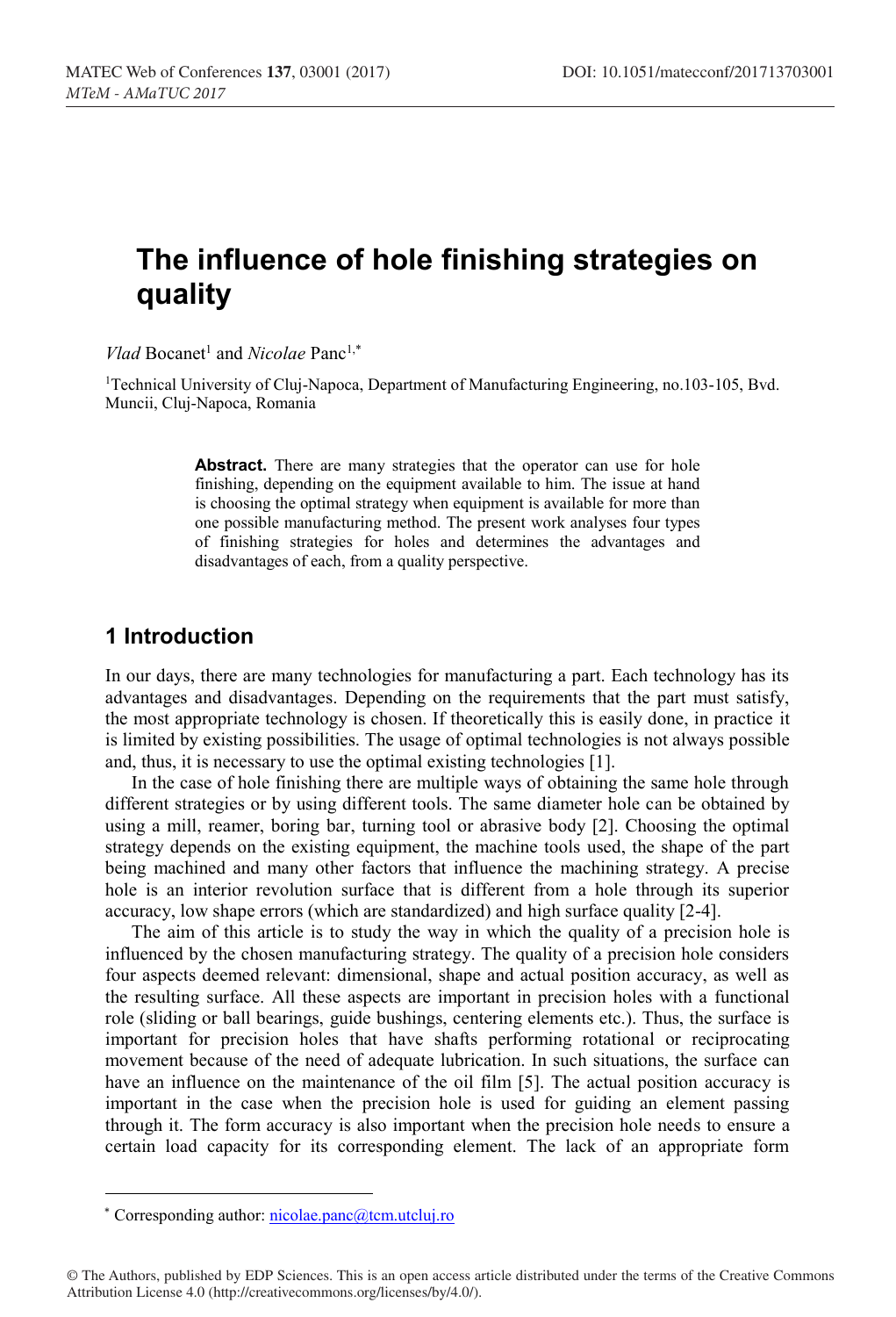accuracy can lead to an uneven distribution of the load on the hole surface leading to uneven wear and, as a result, a low reliability [6, 7].

Next, we will compare the quality of the precision holes obtained though the most common manufacturing techniques and identify the optimal technology but also determine the influence of certain factors on hole quality.

# **2 Research methodology**

**To reach the proposed aim, a certain methodology was used, which is presented briefly in figure 1. In total four different techniques were used on three different material. After the rough boring, the four methods were applied for the finishing part. The characteristics were measured and the data was analyzed. The obtained results were analyzed quantitatively.** 



Fig. 1. **Flowchart of the proposed methodology.**

## **2.1 Experimental design**

**The experiment consisted of machining three different types of materials from the most commonly used material groups in industry: steel and aluminum alloys and plastics. For each group, a material was chosen that is frequently used:**

- **Steel alloy – S395;**
- **Aluminum alloy – AW7075;**
- **Plastics – copolymer POM-C.**

**The two parts that were machined from each material are presented in Figure 2 and 3. Figure 2 shows the part drawing while Figure 3 shows the actual parts that were machined.**





Fig. 2. Drawing test part. Fig. 3. Manufactured parts.

**Two holes were executed in each part, for each of the four strategies, a total of 24 precision holes resulting. The four strategies used are:**

- **I – helical milling;**
- **II – profile milling;**
- **III – head boring;**
- **IV – reaming.**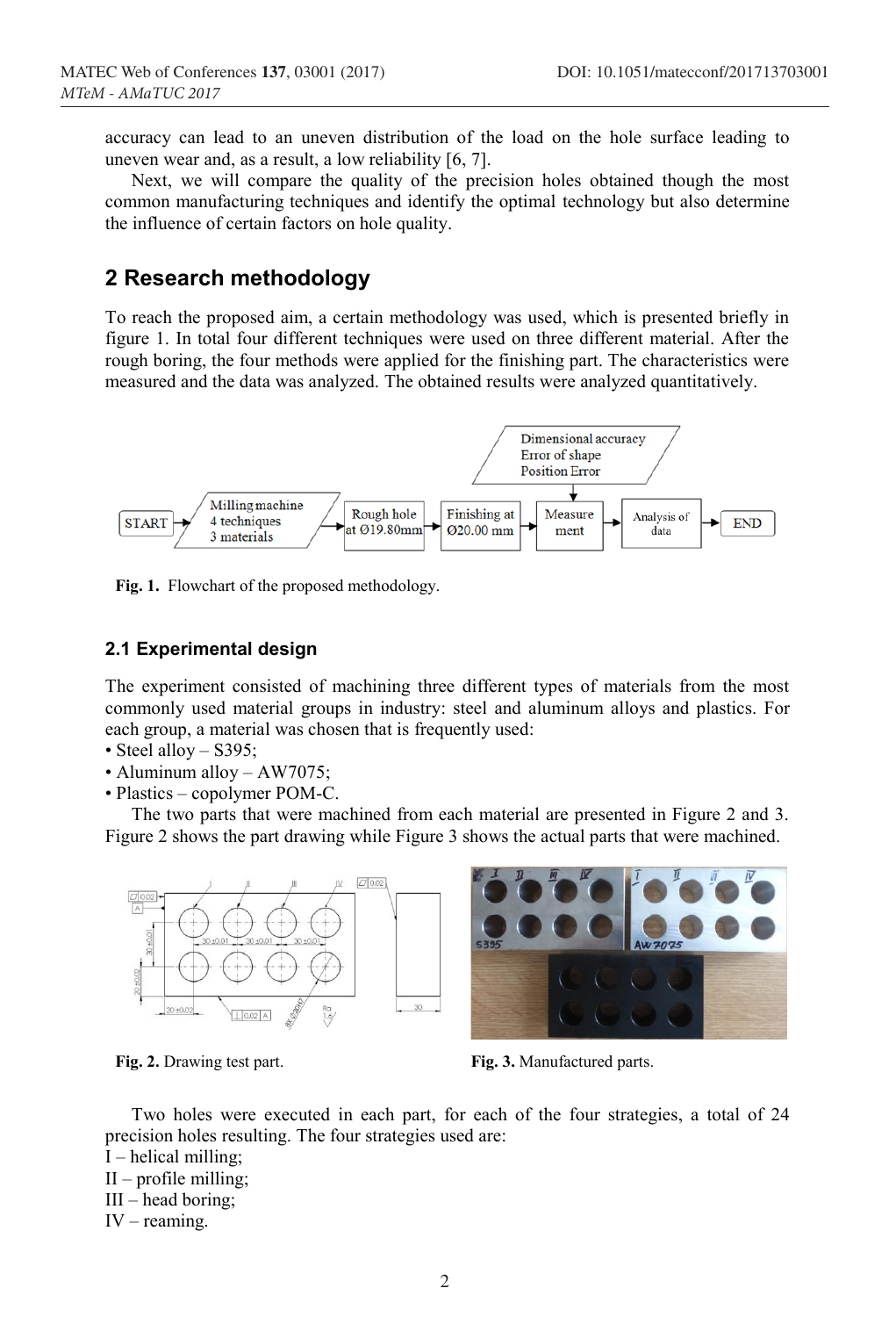**The holes were first drilled to Ø19.80 mm and then, the Ø20H7 diameter was obtained through a single pass of the tool.** 

### **2.2 Equipment and measurements**

**The following equipment was used for machining and measuring the precision holes:**

- **Vertical machining center (VMC);**
- **TRM50/50 Boring head Testarossa D'Andrea;**
- **HSS Reamer for Ø20H7;**
- **Drill Ø19.80 mm;**
- **Solid carbide end mill, Ø16, z=4 mm;**

**The machining parameters that were used are presented in Table 1. The same work conditions were used for all material types in order to do a comparative quantitative study.**

| Method          | Feed     | Spin      | Tooling allowance |
|-----------------|----------|-----------|-------------------|
|                 | [mm/min] | [rev/min] | [mm]              |
| Helical milling | 1000     | 3500      | 0.02              |
| Contour milling | 400      | 3500      | 0.02              |
| Head boring     | 20       | 2800      | 0.02              |
| Reaming         | -60      | 80        | 0.02              |

Table 1. **Parameters of cutting bores.**

**The measurement was done on a Zeiss Prismo Navigator Coordinate Measuring Machine (CMM) equipped with a VAST sensor and 5 mm ruby tactile probe. According to**  the manufacturer the CMM has a length measurement error of  $0.5 + L/500$   $\mu$ m.

## **3 Results**

**The quality of the precision holes was determined through the measuring of the dimensional and surface quality characteristics. In the case of the dimensional measurements the dimensional accuracy, error of shape and position error were determined.**

**After the measurement on the CMM, the data was stored in an Excel worksheet. When processing the data, two main variables were taken into account: the working method used and the material of the part. The averages were calculated for the diameter, the circularity and the cylindricity.** 

## **3.1. Dimensional accuracy**

**If we compare the methods numerically, we get the data in Table 2. From the table, it can be seen that although head boring and reaming give on average the least deviation from the nominal value, their spread is much greater than that of helical and profile milling.**

Table 2. **The average diameter and the standard deviation for the values of each working method, in millimeters.**

|           | Helical milling | Profile milling | Head Boring | Reaming |
|-----------|-----------------|-----------------|-------------|---------|
| Average   | 20.007          | 19.993          | 19.995      | 19.995  |
| Std. Dev. | 0.008           | 0.010           | 0.018       | 0.054   |

**Graphically we can compare either the nominal diameter obtained (Figure 4.a) or the deviation from the nominal value (Figure 4.b). If we also add the "material" dimension into**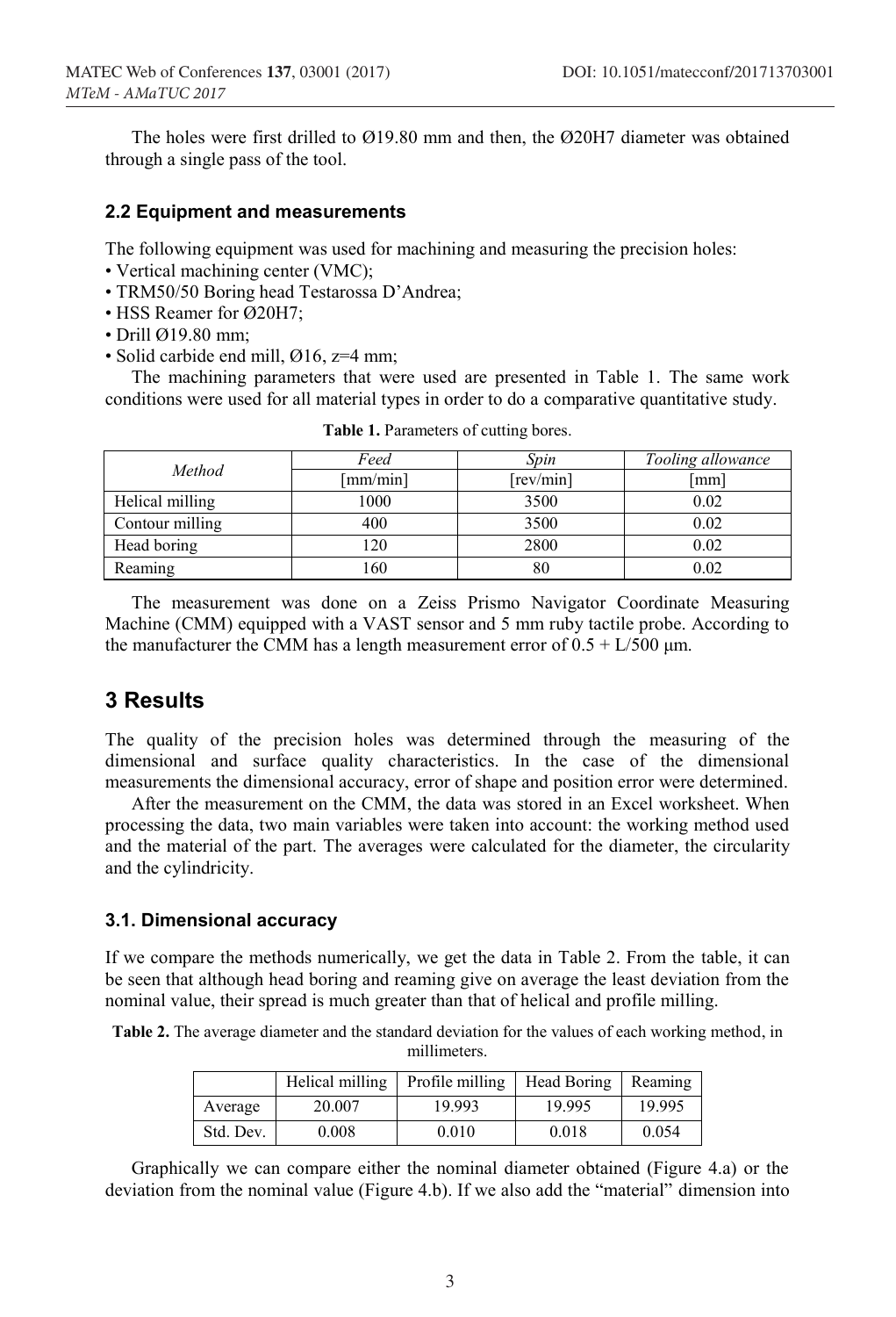**the analysis, it can be seen from Figure 4 that reaming and head boring have the greatest variation while the first two methods have comparable spreads across the material variable.**



Fig. 4. **Influence of the working method on the diameter, a) absolute values, b) relative to the nominal value.**

**If we consider the influence of the material (Figure 5) we notice that plastic has the least variation across working methods in comparison with metals. We also see that, in the case of metals, reaming skews the distribution of values quite a lot.**



Fig. 5. **Influence of the material on the diameter, a) absolute values, b) relative to the nominal value.**

### **3.2 Shape deviation**

**Shape deviations were measured by using circularity at three different levels and the cylindricity. The three considered levels were: upper section (3 mm from the top), middle section (15 mm from the top) and lower section (27 mm from the top). The profile of the precision hole can be determined by observing the variation in diameter from one section to the other (Figure 6). It can be seen that deviations from the nominal value tend to be higher in the upper section and lower in the lower section. For aluminum and plastic, the initial diameter tends to be smaller and then approaches the nominal value while for steel the upper diameter is larger (Figure 6.a).**

**If we compare the average circularity (computed by averaging the circularity of the three sections) for the precision holes, taking into account working method and material, we get the graphs in Figure 7. It can be seen that the highest deviation is for plastic and for reaming.**

**We get similar results for cylindricity, as shown in Figure 8 although the other values seem to be close together.**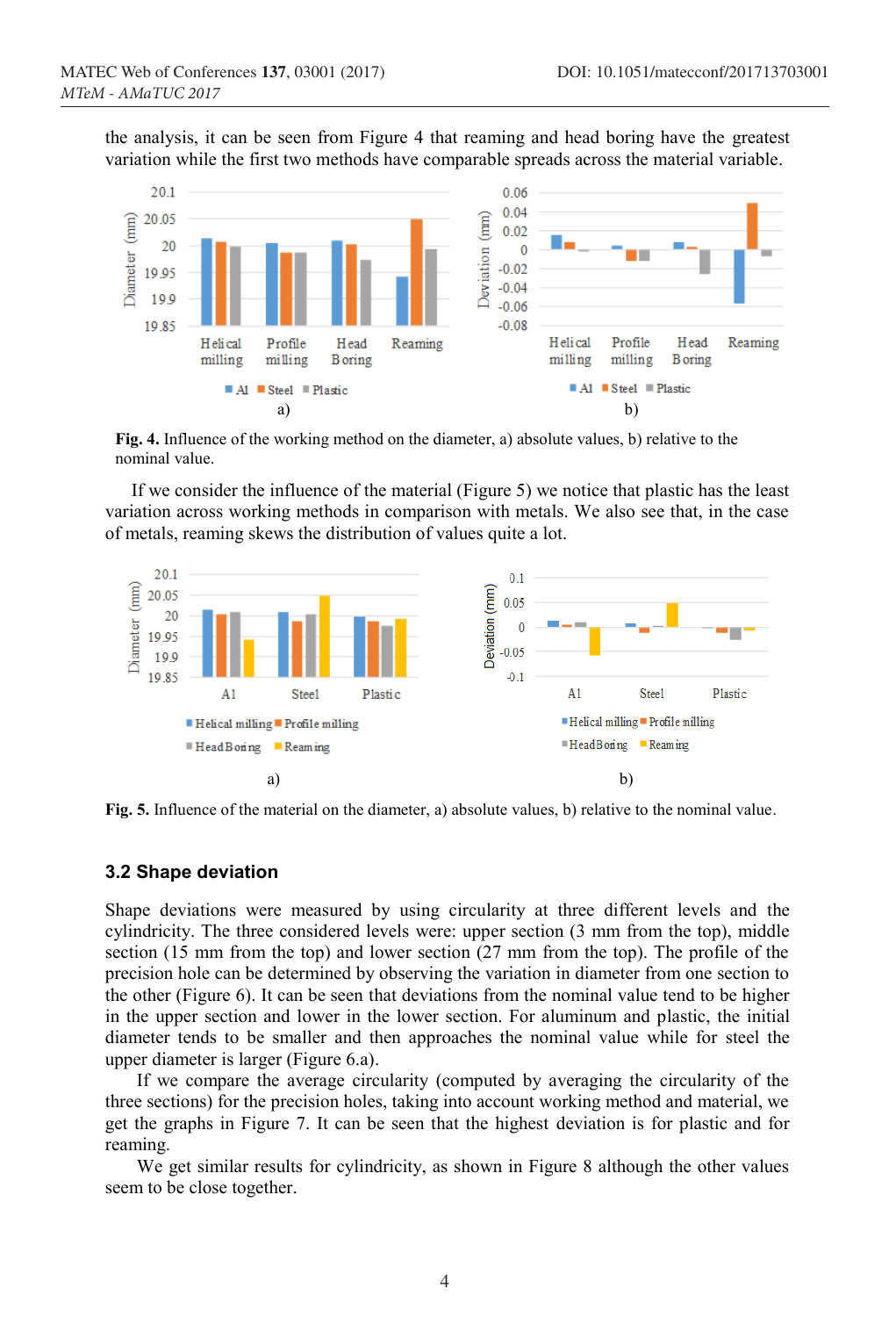

Fig. 6. Influence of the precision hole shape, a) material, b) working method.

![](_page_4_Figure_4.jpeg)

Fig. 7. Influence on the average circularity of the precision hole, a) of the material, b) of the working method.

![](_page_4_Figure_6.jpeg)

Fig. **8**. Influence on the average cylindricity of the precision hole, a) of the material, b) of the working method.

# **4 Conclusions**

**The present paper analyzed the influence of machining strategy on hole quality. During the research both machining strategy and material were taken into consideration.**

**After interpreting the results of this study, the following conclusions were reached:**

**• The highest quality can be obtained by helical milling, it being the most stable strategy,** with a high repeatability rate resulting from the low standard deviation (<0.01 mm);

**• Reaming is the most unstable strategy, being highly influenceable by tool wear;**